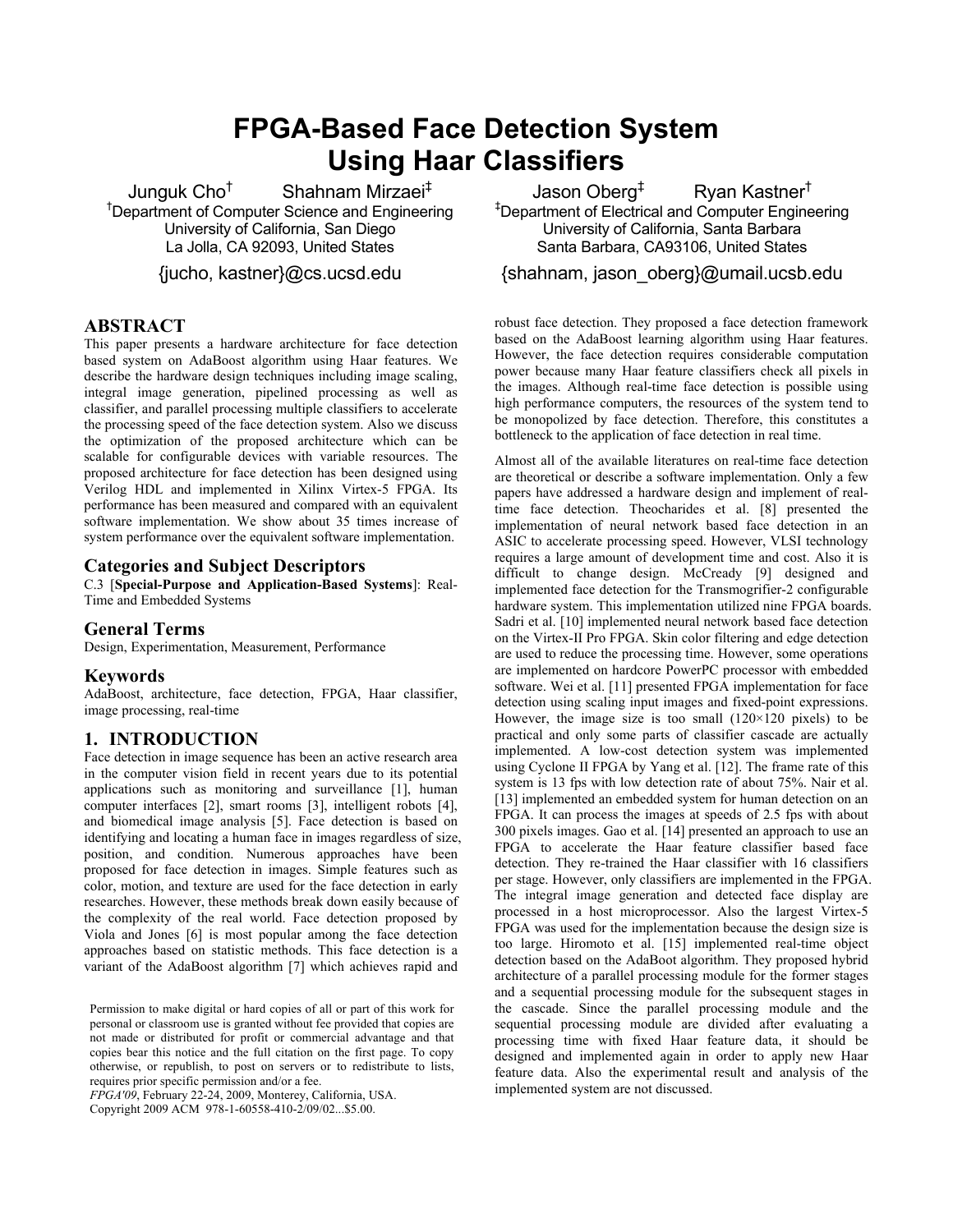In this paper, we present a hardware architecture for real-time face detection system. We propose hardware design techniques to accelerate the processing speed of face detection. The face detection system generates an integral image window to perform a Haar feature classification during one clock cycle. And then it performs classification operations in parallel using Haar classifiers to detect a face in the image sequence. The main contribution of our work, described in this paper, is design and implementation of a physically feasible hardware system to accelerate the processing speed of the operations required for realtime face detection. Therefore, this work has resulted in the development of a real-time face detection system employing an FPGA implemented system designed by Verilog HDL. Its performance has been measured and compared with an equivalent software implementation.

This paper is organized as follows: In Section 2, we explain the face detection algorithm. In Section 3, we describe the architecture, designed with Verilog HDL, of a face detection system using block diagrams. In Section 4, we show the implementation of the real-time face detection system in an FPGA and measure the corresponding performance. Finally, we conclude in Section 5.

# **2. FACE DETECTION ALGORITHM**

The face detection algorithm proposed by Viola and Jones is used as the basis of our design. The face detection algorithm looks for specific Haar features of a human face. When one of these features is found, the algorithm allows the face candidate to pass to the next stage of detection. A face candidate is a rectangular section of the original image called a sub-window. Generally these sub-windows have a fixed size (typically 24×24 pixels). This sub-window is often scaled in order to obtain a variety of different size faces. The algorithm scans the entire image with this window and denotes each respective section a face candidate [6].

The algorithm uses an integral image in order to process Haar features of a face candidate in constant time. It uses a cascade of stages which is used to eliminate non-face candidates quickly. Each stage consists of many different Haar features. Each feature is classified by a Haar feature classifier. The Haar feature classifiers generate an output which can then be provided to the stage comparator. The stage comparator sums the outputs of the Haar feature classifiers and compares this value with a stage threshold to determine if the stage should be passed. If all stages are passed the face candidate is concluded to be a face. These terms will be discussed in more detail in the following sections.

#### **2.1 Integral Image**

The integral image is defined as the summation of the pixel values of the original image. The value at any location (*x*, *y*) of the integral image is the sum of the image's pixels above and to the left of location  $(x, y)$ . Figure 1 illustrates the integral image generation.

### **2.2 Haar Features**

Haar features are composed of either two or three rectangles. Face candidates are scanned and searched for Haar features of the current stage. The weight and size of each feature and the features themselves are generated using a machine learning algorithm from AdaBoost [6][7]. The weights are constants generated by the learning algorithm. There are a variety of forms of features as seen below in Figure 2. Each Haar feature has a value that is calculated by taking the area of each rectangle, multiplying each



**Figure 1. Integral image generation. The shaded region**  represents the sum of the pixels up to position  $(x, y)$  of the **image. It shows a 3×3 image and its integral image representation.** 



**Figure 2. Examples of Haar features. Areas of white and black regions are multiplied by their respective weights and then summed in order to get the Haar feature value.** 

by their respective weights, and then summing the results. The area of each rectangle is easily found using the integral image. The coordinate of the any corner of a rectangle can be used to get the sum of all the pixels above and to the left of that location using the integral image. By using each corner of a rectangle, the area can be computed quickly as denoted by Figure 3. Since  $L_1$  is subtracted off twice it must be added back on to get the correct area of the rectangle. The area of the rectangle *R*, denoted as the rectangle integral, can be computed as follows using the locations of the integral image:  $L_4 - L_3 - L_2 + L_1$ 

## **2.3 Haar Feature Classifier**

A Haar feature classifier uses the rectangle integral to calculate the value of a feature. The Haar feature classifier multiplies the weight of each rectangle by its area and the results are added together. Several Haar feature classifiers compose a stage. A stage comparator sums all the Haar feature classifier results in a stage and compares this summation with a stage threshold. The threshold is also a constant obtained from the AdaBoost algorithm. Each stage does not have a set number of Haar features. Depending on the parameters of the training data individual stages can have a varying number of Haar features. For example, Viola and Jones' data set used 2 features in the first stage and 10 in the second. All together they used a total of 38 stages and 6060 features [6]. Our data set is based on the OpenCV data set which used 22 stages and 2135 features in total [16][17].



**Figure 3. Calculating the area of a rectangle** *R* **is done using**  the corner of the rectangle:  $L_4$ - $L_3$ - $L_2$ + $L_1$ .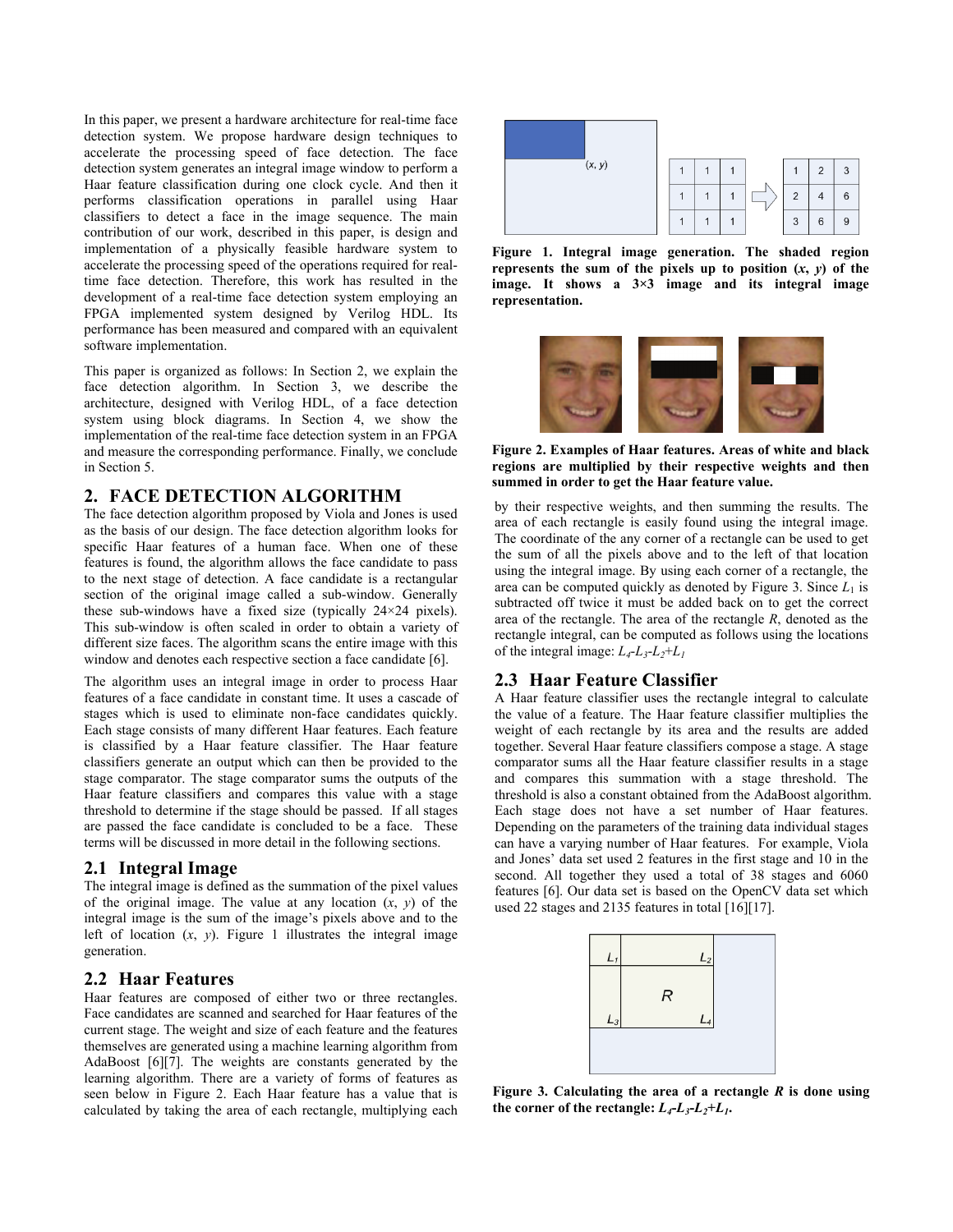## **2.4 Cascade**

The Viola and Jones face detection algorithm eliminates face candidates quickly using a cascade of stages. The cascade eliminates candidates by making stricter requirements in each stage with later stages being much more difficult for a candidate to pass. Candidates exit the cascade if they pass all stages or fail any stage. A face is detected if a candidate passes all stages. This process is shown in Fig 4.

## **3. IMPLEMENTATION**

#### **3.1 System Overview**

We proposed an architecture for a real-time face detection system. Figure 5 shows the overview of the proposed architecture for face detection. It consists of seven modules: image interface, frame grabber, image store, image scaler, classifier, display, and DVI interface. The image interface and DVI interface are implemented using ASIC custom chips with the FPGA board. The others are designed using Verilog HDL and implemented in an FPGA in order to perform face detection in real-time.

## **3.2 Architecture for Face Detection**

#### *3.2.1 Frame Grabber*

In frame grabber module, the frame grabber controller generates the control signals for controlling the A/D converter which converts the analog image signals into digital image data, and the sync separator which generates the image sync signals in the image interface module. The image sync signal and the color image data are transferred from the image interface module. The image cropper crops the images based on the sync signals. These image data and sync signals are used in all of the modules of the face detection system.

#### *3.2.2 Image Store*

The image store module stores the image data arriving from the frame grabber module frame by frame. This module transfers the image data to the classifier module based on the scale information from the image scaler module. The image of a frame is stored in a BRAM of the FPGA.



**Figure 4. Cascade of stages. Candidate must pass all stages in the cascade to be concluded as a face.** 

#### *3.2.3 Image Scaler*

The images are scaled down based on a scale factor by the image scaler module. The image scaler module generates and transfers the address of the BRAM containing a frame image in the image store module to request image data according to a scale factor. The image store module transfers a pixel data to the classifier module based on the address of BRAM required from the image scaler module.

#### *3.2.4 Classifier*

The classifier module performs the classification for the face detection using Haar feature data. This module consists of the image line buffer, image window buffer, integral image window buffer, feature classifier, stage comparator, and feature training data. The face detection is performed by the Haar feature classification using an integral image. The integral image generation requires substantial computation. A general purpose computer of Von Neumann architecture has to access image memory at least *width*×*height* times to get the value of each pixel when it processes an image with *width*×*height* pixels. It may take a long latency delay every frame. In order to reduce memory access and processing time, we propose a specific architecture for the integral image generation. This architecture stores the necessary pixels for processing each pixel and its neighboring pixels together. It consists of the image line buffer, image window buffer, and integral image window buffer. Each buffer has its own



**Figure 5. Block diagram of proposed face detection system.**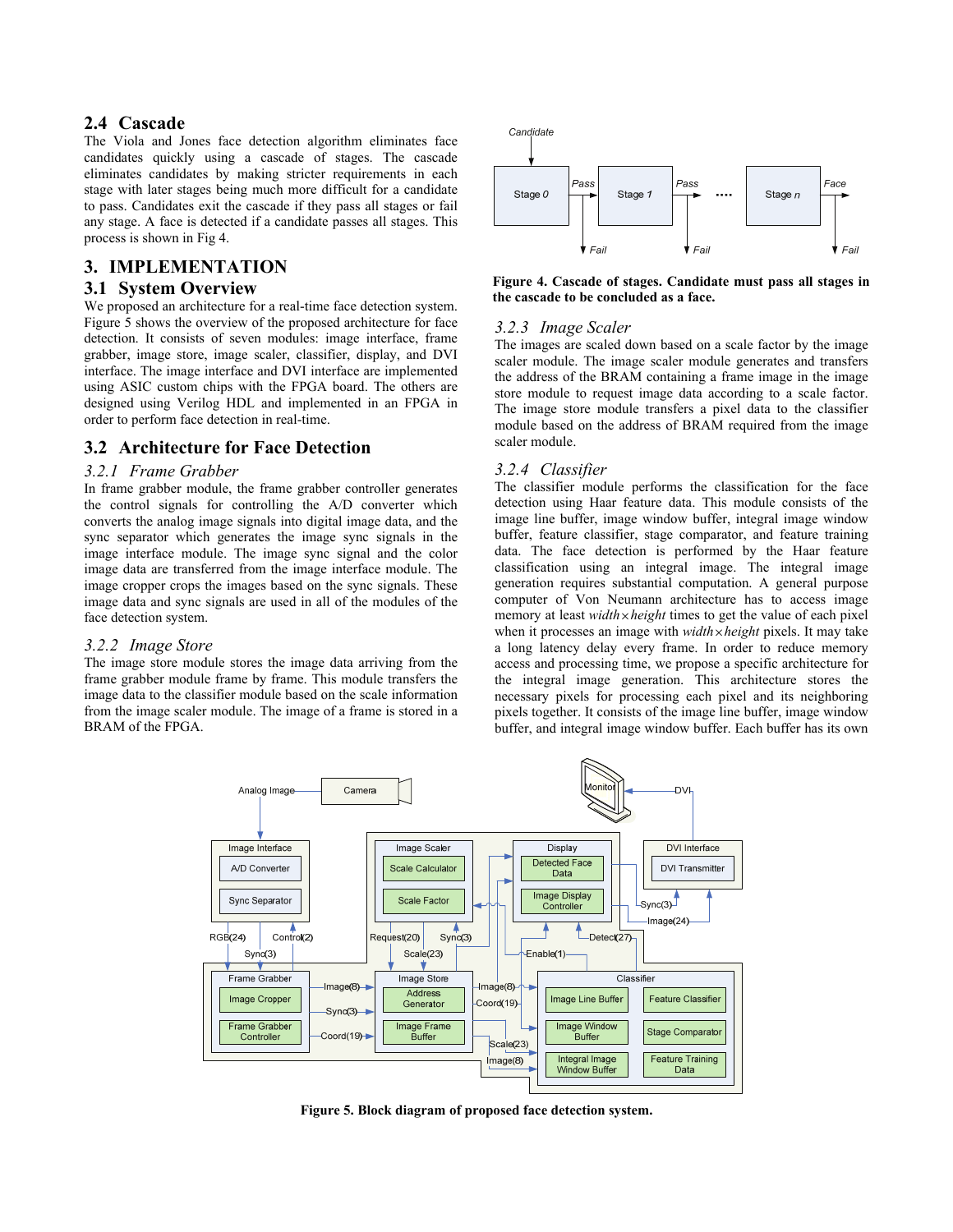controller. The image line buffer stores some parts of the image and its controller generates the control signals for moving and storing the pixel values. The image line buffer uses dual port BRAMs where the number of BRAMs is the same as that of the row in the image window buffer. Each dual port BRAM can store one line of an image. Thus, the *x*-coordinates of the pixels can be used as the address for the dual port BRAM. For the incoming pixel where the coordinate is  $(x, y)$ , the image line buffer controller performs operations such as in (1), where *n* is the image window row size,  $p(x, y)$  is the incoming pixel value, and  $L(x, y)$ represents each pixel in the image line buffer.

$$
L(x, y - k) = L(x, y - (k - 1)), \text{ where } 1 \le k \le n - 2 \quad (1)
$$
  

$$
L(x, y - k) = p(x, y), \text{ where } k = 0
$$

With these operations, the pixel values in the lines of an image are stored in dual port BRAMs. Since each dual port BRAM stores one line of an image, it is possible to get one pixel value from every line simultaneously.

The image window buffer stores pixel values moving from the image line buffer and its controller generates control signals for moving and storing the pixel values. Since pixels of an image window buffer are stored in registers, it is possible to access all pixels in the image window buffer simultaneously to generate the integral image window. For the incoming pixel with coordinate (*x*,  $y$ ), the image window buffer controller performs operation as in  $(2)$ where *n* and *m* are the row and column size of the image window buffer, respectively.  $p(i, j)$  is the incoming pixel value in the image window buffer;  $p(x, y)$  is the incoming pixel value;  $I(i, j)$ represents each of the pixels in the image window buffer; and *L*(*x*, *y*) represents each of the pixels in the image line buffer.

$$
I(i - k, j) = I(i - (k - 1), j), \text{ where } 1 \le k \le m - 1 \tag{2}
$$

 $I(i, j - l) = L(x, y - (l - 1))$ , where  $1 \le l \le n - 1$ 

 $I(i - k, j - l) = p(i, j) = p(x, y)$ , where  $k = l = 0$ ,

when 
$$
k + l = n - 1
$$
,  $1 \le k \le n - 1$ ,  $0 \le l \le n - 2$ ,  $m = 2n$ ,

$$
I(i-k,j-l) = I(i-(k-1),j-l) + I(i-(k-1),j-(l+1))
$$

The integral image window buffer stores integral pixel values moving from the image window buffer and its controller generates control signals for moving and calculating the integral pixel values. Since pixels of an integral image window buffer are stored in registers, it is possible to access all integral pixels in the integral image window buffer simultaneously to perform the Haar feature classification. For incoming pixel with coordinate (*i*, *j*), the integral image window buffer controller performs operation as in (3) where *n* is the row and column size of the integral image window buffer. *II*(*s*, *t*) represents each of the integral pixels in the integral image window buffer; and  $I(i, j)$  represents each of the pixels in the image window buffer.

$$
II(s-u, t-v) = \n\begin{aligned}\n &I((s-u, t-v) + I(i-k, j-l) - I(i-(2n-1), j-l), \\
&= \n\begin{aligned}\n &I((s-u, t-v) + I(i-k, j-l) - I(i-(2n-1), j-l), \\
&= \n\begin{aligned}\n &I &\leq u \leq n-1, 0 \leq v \leq n-1, n-1 \leq k \leq 2n-2, \\
&0 &\leq l \leq n-1\n\end{aligned}\n\end{aligned}
$$

Figure 6 shows all of the actions in the proposed architecture to generate the integral image. For every image from the frame grabber module, the integral image window buffer is calculated to perform the feature classification using the integral image.

A Haar classifier consists of two or three rectangles and their weight values, feature threshold value, and left and right values. Each rectangle presents four points using the coordinates  $(x, y)$  of most left and up point, width *w*, and height *h* as shown in Figure 7. The integral pixel value of each rectangle can be calculated using these points from the integral image window buffer as shown in Figure 8. Since integral pixel values in an integral image window buffer are stored in registers, it is possible to access all integral pixel values in the integral image window buffer simultaneously to calculate the integral image value of the rectangles of the Haar feature classifier. It enables us to save the memory access time.

Figure 9 shows the architecture of a Haar classifier for face detection. All Haar feature data are stored in the BRAMs. Four points of the rectangles of the Haar feature classifer are calculated



**Figure 6. Architecture for generating integral image window.**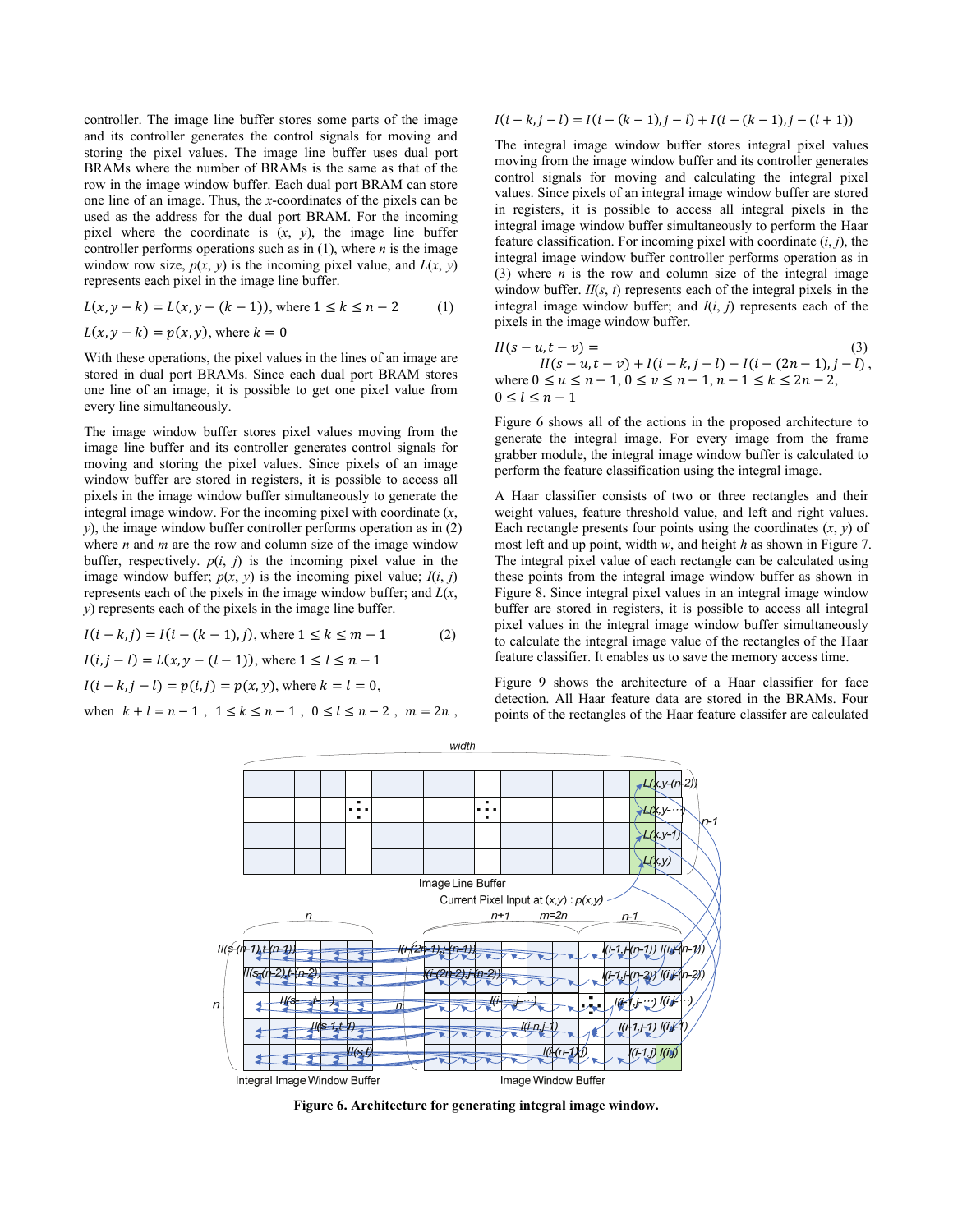

**Figure 7. Rectangle calculation of Haar feature classifier.** 



**Figure 8. Simultaneous access to integral image window in order to calculate integral image of Haar feature classifiers.** 

by the method as shown in Figure 7. The integral image values of Haar classifier are obtained from the integral image window buffer as shown in Figure 8. Integral image value of each rectangle multiplies with its weight. The summation of all integral image values multiplied by their weight is the result of one Haar feature classifier. This result is compared with the feature threshold. If the result is smaller than the feature threshold, the final resultant value of this Haar classifier is the left value. Otherwise, the final resultant value is the right value. This final resultant value is accumulated during the same stage. The accumulative value of the stage is compared with the stage threshold. If the accumulative value is larger than the stage threshold, it goes to the next stage and so on to decide if this image window could pass all stages. The proposed architecture of the Haar classifier is implemented based on a pipeline scheme as shown in Figure 9. During each clock cycle, the integral pixel values of Haar classifier from the integral image window buffer and the parameters of Haar classifier from the Haar feature BRAMs are fed to calculate the result of classification continuously. The latency for the first Haar classifier is five clock cycles.

#### *3.2.5 Display*

In the display module, the Digital Visual Interface (DVI) specification is applied to display the image sequence to the LCD monitor through a DVI transmitter in the DVI interface module. This module generates the sync signals and image data for the DVI transmitter using the image signals and image data from the other modules.

#### **3.3 FPGA Implementation**

The proposed architecture for face detection has been designed using Verilog HDL and implemented in Xilinx Virtex-5 FPGA. We use the Haar feature training data from OpenCV to detect the



**Figure 9. Architecture for performing Haar feature classification.** 

frontal human faces based on the Viola and Jones algorithm [16][17]. This cascade Haar feature training data are trained by frontal faces whose size are 20x20, that includes a total of 22 stages, 2135 Haar classifiers, and 4630 Haar features. Table 1 shows the number of Haar classifiers in each stage.

In the proposed face detection system as shown in Figure 5, the face detection is performed in three major parts. The first part is grabbing and scaling. This part consists of the frame grabber, image store, and image scaler modules. These modules are for grabbing images and generating scaled images. Sub-windows for the Haar classifier are expanded to detect large objects in Viola and Jones object detection algorithm. Since the Haar feature classifier consists of simple rectangles, scaling a sub-window is not hard. Therefore, this method is widely used for software object detection implementation. However, the larger cache memory of the integral image is required according to the larger size of a sub-window to achieve fast memory access, which is difficult to implement in hardware. A scaling image technique is used in hardware instead of the scaling sub-window because it does not need a huge cache memory for fast memory access and it is easy to implement in hardware. Since our architecture has a

**Table 1. Number of weak classifiers in each stage** 

| <b>Stage</b> | # of       | <b>Stage</b> | # of       | <b>Stage</b> | # of       |  |
|--------------|------------|--------------|------------|--------------|------------|--|
| #            | Classifier | #            | Classifier | #            | Classifier |  |
| 0            |            | 8            | 56         | 16           | 140        |  |
|              | 16         |              | 71         | 17           | 160        |  |
| 2            | 21         | 10           | 80         | 18           | 177        |  |
|              | 39         |              | 103        | 19           | 182        |  |
|              | 33         | 12           | 111        | 20           | 211        |  |
|              | 44         | 13           | 102        | 21           | 213        |  |
| 6            | 50         | 14           | 135        |              | 2135       |  |
| ┑            | 51         | 15           | 137        | <b>Total</b> |            |  |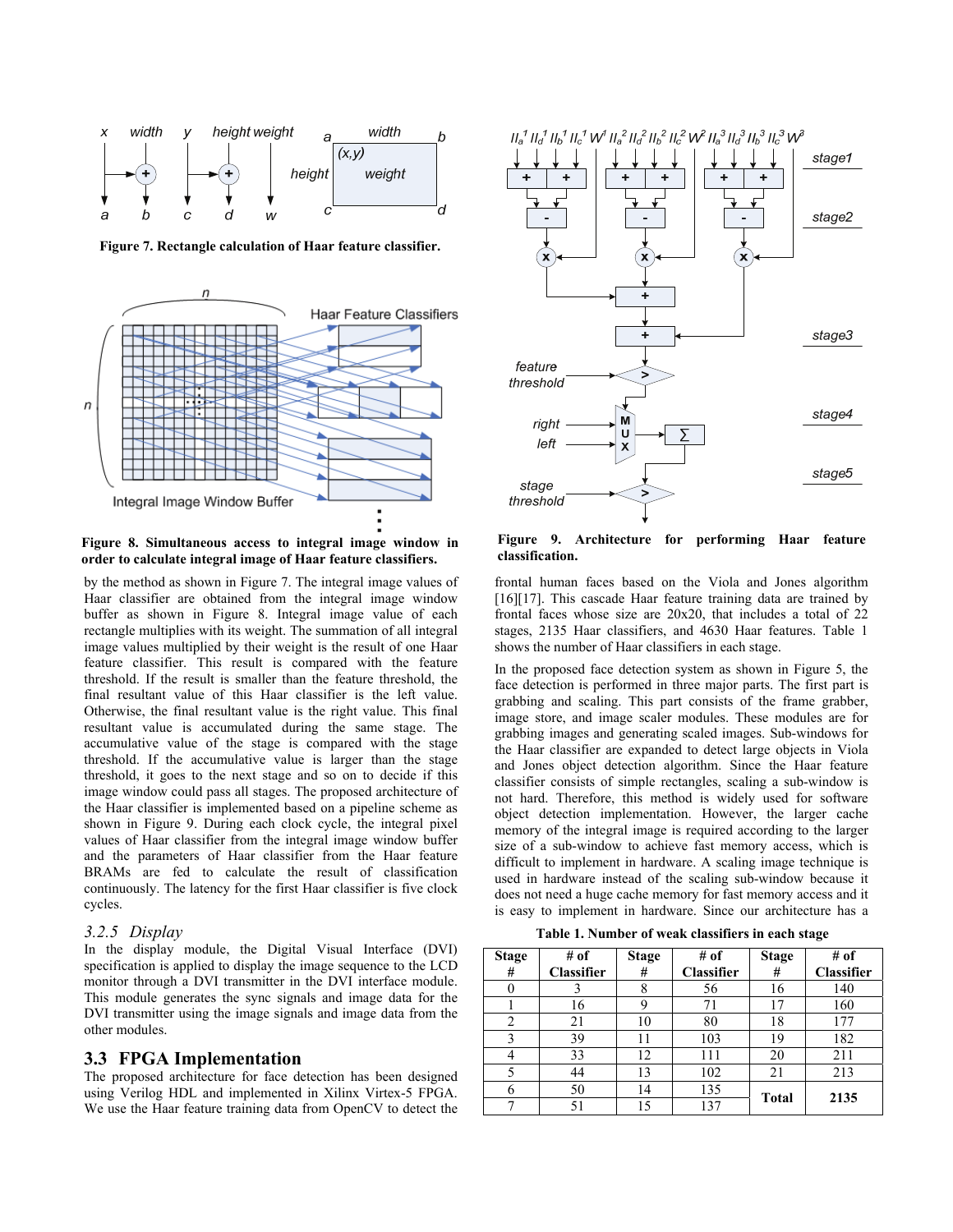fixed integral image window  $(21\times21$  pixels), it needs to scale input images down to detect large faces. To make scaled images, we use a nearest neighbor interpolation algorithm with a factor of 1.2. A pixel value in the scaled images is set to the value of the nearest pixel in the original images. This is the simplest interpolation algorithm that requires a lower computation cost. The number of the scaled images depends on the input image resolution. Our scaler module performs the down-scaling of input images until the height of the scaled image is similar with the size of the image window (21x21 pixels). The scaler module for  $320 \times 240$  pixels images has 14 scale factors  $(1.2<sup>0</sup> \sim 1.2<sup>13</sup>)$ , the scaler module for 640×480 pixels images has 18 scale factors  $(1.2^{\circ}$  ~ 1.2<sup>17</sup>).

The second part is classifying to perform Haar feature classification using the integral image. This part consists of a classifier module which has the image line buffer, image window buffer, integral image window buffer, feature classifier, stage comparator, and feature training data blocks. Since generating integral image of the whole scaled image requires substantial computation power and time, we generate the integral image of only the current image window. The image line buffer (20 lines), image window buffer  $(21 \times 41 \text{ cells})$ , and integral image window buffer  $(21\times21$  cells) are implemented to generate the integral image of the current window during one clock cycle. The pixel data are stored and moved in the image line buffer according to the mechanism of the architecture explained in the previous section. The pixel data with the same address of the image line buffer are transferred to the image window buffer simultaneously. The image window buffer performs pre-calculation to generate the integral image widow. The image window buffer has two parts: The first part (21x20 cells) calculates the accumulation values of each column of the image window buffer. Each column has only one adder. The adder of the most left column calculates the summation of first row and second row pixel values in the most left column. The adder of the second left column calculates the summation of the first, second, and third row pixel values in the second left column. Finally, the adder of 20th column calculates the summation of all pixel values in the 20th column. The pipeline scheme is applied in this part, so the latency of first summation of all pixel values in the 20th column is 20 clock cycles.

The second part (21x22 cells) latches and moves the accumulative pixel values of the column to the adjacent column. The accumulated pixel values are used to generate the integral image window. The integral image window buffer calculates the integral image of the current image window. Each element of the integral image window adds the previous integral pixel values to the accumulative pixel values from the image window buffer, and subtracts the accumulative pixel values from the leftmost column of the image window buffer. Using this mechanism and architecture, we can generate the integral image of current window during one clock cycle. The contents of the image line buffer, image window buffer, and integral image window buffer are updated according to any stage fail signal or the all stages pass signal from the stage comparator. So while the Haar classification is processing, they maintain their value corresponding the current window.

We design and implement both single and triple classifiers. The triple classifier has three single classifiers which process in parallel. The integral image window buffer can be accessed simultaneously by three single classifiers because the integral image window stores the integral pixel values in registers.

The Haar feature training data are stored in the BRAMs of an FPGA. The BRAMs for the Haar feature training data consist of 5 BRAMs: 3 BRAMs for 3 rectangles of Haar feature (*x*, *y*, *width*, *height*, *weight*), 1 BRAM for the feature threshold, left and right values, and 1 BRAM for the stage threshold value. Although Haar feature classifiers composed of either two or three rectangles, all Haar feature classifiers are uniformed as having only 3 rectangles for hardware implementation. If the Haar feature classifier has 2 rectangles, the third rectangle has 0 values. These values are called according to the current stage and feature number. The classifier module calculates the current stage and feature number, and then generates the address of the Haar feature data BRAMs to read the Haar feature values. In order to implement parallel processing of multiple classifiers, Haar feature data should be accessed simultaneously. Since BRAM allows the access to one address, the contents of BRAM are divided and stored in several BRAMs to allow multiple accesses of the Haar feature data. We divided the contents of each BRAM into 3 BRAMs for the triple classifier. The first content of BRAM is for the first classifier, the second content is for the second classifier, and the third content is for the third classifier. Again, the forth content is for the first classifier, the fifth content is for the second classifier, and sixth content is for the third classifier. This routine continues until the end of BRAM contents. Therefore, 5 BRAMs are used for each single classifier and total 15 BRAMs are used for the triple classifier. Since the quantity of the Haar feature data is fixed, the size of BRAMs used for the single classifier is the same the triple classifier.

# **3.4 Optimization**

Table 2 indicates a summary of the device utilization characteristics for our face detection systems. There are four face detection systems: single classifier and triple classifier for 320×240 (QVGA) resolution images and single classifier and triple classifier for 640×480 (VGA) resolution images. Both single classifier face detection systems can be implemented in Virtex-5 LX110 FPGA [18]. And both triple classifier face detection systems can be implemented in Virtex-5 LX155 FPGA [18]. Face detection design involves a numerous number of addition and subtraction operations to generate the integral image window buffer and perform Haar feature classification. Hence it leaves us plenty of optimization alternatives. In our design, the classifier module performs face detection in real-time. Also it uses almost all system resources of the face detection system shown in Table 2 and 3. The classifier module includes two major functional blocks: image window buffer and integral image window buffer which include adders and subtractors. We use 13 bit and 17-bit adders for all operations of the image window buffer and the integral image window buffer, respectively, in our

**Table 2. Device utilization characteristics for the face detection system** 

| Type of<br><b>Classifier</b> |                      | <b>Slice</b><br><b>Registers</b> | <b>Slice</b><br><b>LUTs</b> | <b>BRAMs</b> | DSP48Es |
|------------------------------|----------------------|----------------------------------|-----------------------------|--------------|---------|
| Q<br>V                       | Single<br>Classifier | 19,066                           | 64,143                      | 41           |         |
| G<br>А                       | Triple<br>Classifier | 21,163                           | 79,537                      | 41           |         |
| V<br>G                       | Single<br>Classifier | 19,556                           | 66,851                      | 97           |         |
| A                            | Triple<br>Classifier | 21,902                           | 84,232                      | 97           |         |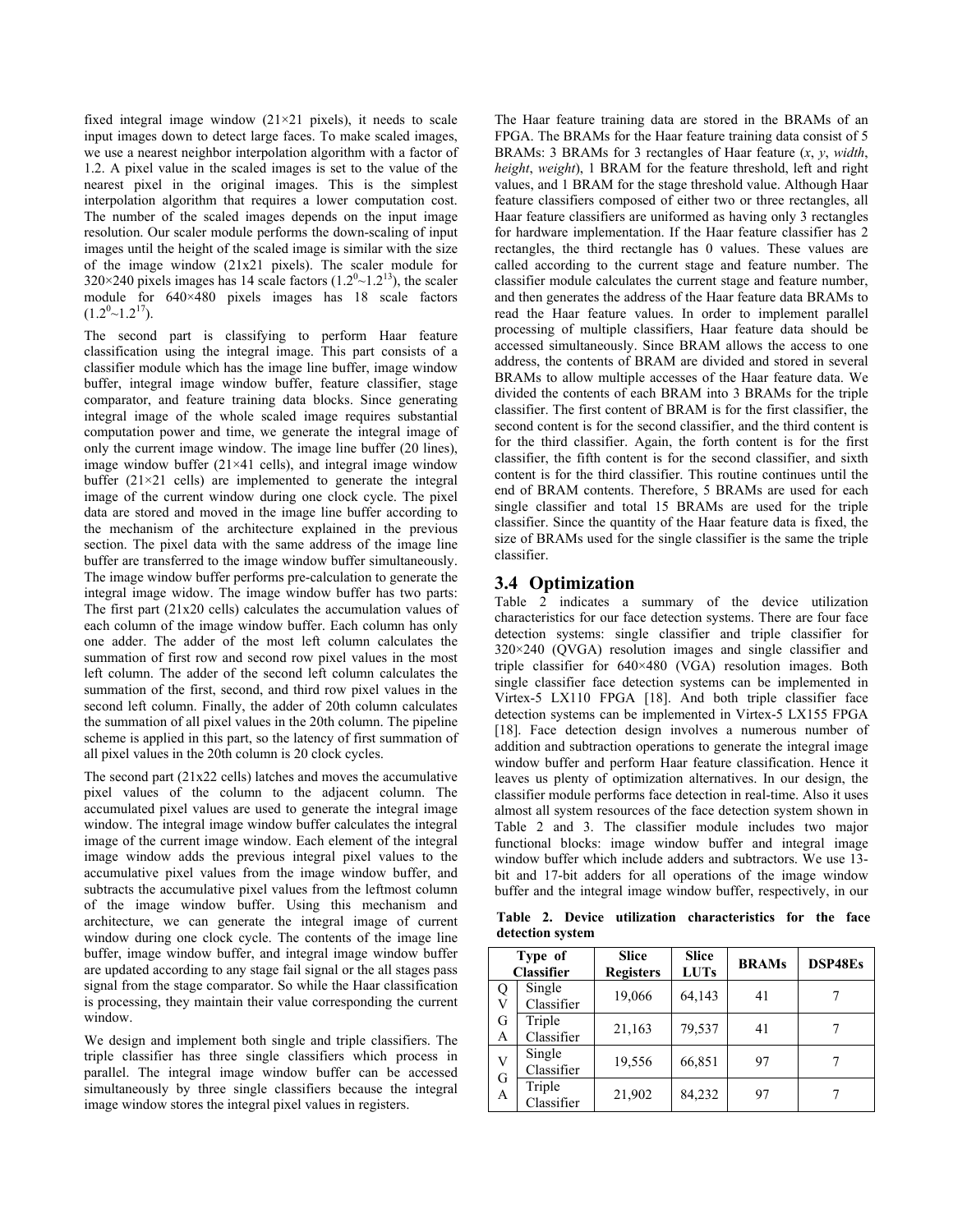| <b>Modules</b>                |                                               | <b>Slices</b><br>Register | <b>Slice</b><br><b>LUTs</b> | <b>BRA</b><br>Ms | <b>DSP</b><br><b>48Es</b> |
|-------------------------------|-----------------------------------------------|---------------------------|-----------------------------|------------------|---------------------------|
|                               | Line<br><b>Buffer</b>                         | 179                       | 11                          | 10               | $\mathbf{0}$              |
|                               | Window<br><b>Buffer</b>                       | 10064                     | 12311                       | $\mathbf{0}$     | $\overline{0}$            |
| <b>DSP</b>                    | Integral<br>Window<br><b>Buffer</b>           | 7524                      | 18038                       | $\mathbf{0}$     | $\overline{0}$            |
| Option<br>"No"                | Feature<br>Classifier/<br>Stage<br>Comparator | 444                       | 18297                       | $\theta$         | $\overline{0}$            |
|                               | Feature<br>Data                               | 11                        | 94                          | 11               | $\mathbf{0}$              |
|                               | Total<br>Classifier<br>Module                 | 18122                     | 62890                       | 21               | $\mathbf{0}$              |
|                               | Line<br><b>Buffer</b>                         | 179                       | $\overline{2}$              | 10               | 1                         |
|                               | Window<br><b>Buffer</b>                       | 10074                     | 11476                       | $\mathbf{0}$     | 20                        |
| <b>DSP</b><br>Option<br>"Yes" | Integral<br>Window<br><b>Buffer</b>           | 986                       | 3236                        | $\mathbf{0}$     | 886                       |
|                               | Feature<br>Classifier/<br>Stage<br>Comparator | 463                       | 16283                       | $\theta$         | 46                        |
|                               | Feature<br>Data                               | 11                        | 94                          | 11               | $\mathbf{0}$              |
|                               | Total<br>Classifier<br>Module                 | 13245                     | 45340                       | 21               | 964                       |

**Table 3. Device utilization characteristics for the classifier module of the face detection system with DSP block usage option** 

design including carry for all adders and subtractors. However, this implementation can be futher optimized in terms of area if we replace these adders and subractors with the proper sized adders and subtractors. We consider two following cases:

Each adder cell in the image window buffer has two operands. One is from the right cell and the other is from the upper right cell. The first adder cell accepts two 8-bit operands but each other adder cell  $I_i$  accepts the output of the previous adder  $I_{i-1}$  and an 8bit operand from the right cell in the image window buffer. Consequently we do not need a 13-bit adder for all cells since all the numbers to be added are a 8-bit wide. In fact we need 8-bit adder for the first operation, a 9-bit adder for the second operation, a 10-bit adder for the third and fourth operation, a 11-bit adder for fifth through eighth operations, etc. This is due to the fact that the maximum number to be represented is limited to 8-bit integers. In a Virtex-5 device, each *n*-bit adder consumes *n* LUTs, so using the above optimization scheme, the image window buffer can be modified to use less LUTs. Here, we can implement this module with one 8-bit adder, one 9-bit adder, two 10-bit adders, four 11 bit adders, eight 12-bit adders and finally four 13-bit adders as opposed to twenty 13-bit adders which results in 31 LUTs saving. This may sound small but the very same architecture repeats in

integral image buffer and could result in higher FPGA resource savings. This is explained in following paragraph.

In the integral image window buffer, the optimization scheme explained in previous paragraph can be incorporated to save more FPGA resources. The integral image window buffer is an adder matrix of size 21x21. In its current implementation, each adder cell is 17-bits wide. This obviously can be optimized using the scheme explained in previous paragraph. Each integral image window buffer adder cell implements an addition and a subtraction  $(II_i = II_i + I_i - I_i)$ .  $I_i/I_i$  bit range varies from 8-bit to 13bit. These operands are fed to the integral image window buffer from the image window buffer. The maximum number to be represented in the image window buffer varies from 255 for *II*(0, 0) which can be represented by 8-bit to  $255*21 = 5355$  which can be represented by 13-bit for *II*(0, 20) or *II*(20, 0). The *II*(20, 20) should be as large as  $255*21*21 = 112455$  which can be represented by 17-bits. We have used 17-bit adders in this implementation for all cells of the integral image window buffer but this can also be modified to save FPGA resources as explained. Applying the above scheme, 31 LUTs can be saved per each row or column which translates to total of 651 LUTs for the whole calculator.

On the other hand, we can design the adders and subtractors of the classifier module with DSP blocks instead of LUTs. This optimization can be scalable for configurable devices with variable resources. Virtex-5 LX devices have a lot of logic cells as slice registers and LUTs. Virtex-5 SX devices are rich in terms of DSP blocks, hence more suitable for implementation of adders and subtractors using DSP blocks. Table 3 shows the device utilization of the classifier module according to the DSP block usage option.

# **4. EXPERIMENTS / RESULTS**

A high frame processing rate and low latency are important for many applications that must provide quick decisions based on events in the scene [19]. We measure the performance of the proposed architecture for the face detection system. Table 4 shows the performance of the implemented face detection system when it is applied to a camera, which produces images consisting of 320×240 pixels at 60 frames per second. The system performance depends on the number of faces in the images. The single classifier face detection system is capable of processing the images at speeds of an average of 15.14 fps. The triple classifier face detection system is capable of processing the images at speeds of an average of 26.51 fps. The triple classifier face detection system has the performance improvement of 1.75 times than the single classifier one. Table 5 shows the performance of the implemented face detection system when it is applied to a camera, which produces images consisting of 640×480 pixels at 60 frames per second. The single classifier face detection system is capable of processing the images at speeds of an average of 4.35 fps. The triple classifier face detection system is capable of processing the images at speeds of an average of 6.96 fps. The triple classifier face detection system has the performance improvement of 1.6 times than the single classifier one. This is due to the concurrent operations of the three single classifiers in parallel. Although the usage of the system resource increases, the system performance increases dramatically. The performance of the software program is determined by measuring the computation time required for performing face detection on the PC; in this case a Intel Core 2 Extreme CPU (2.80 GHz), 2.98 GB DDR2 SDRAM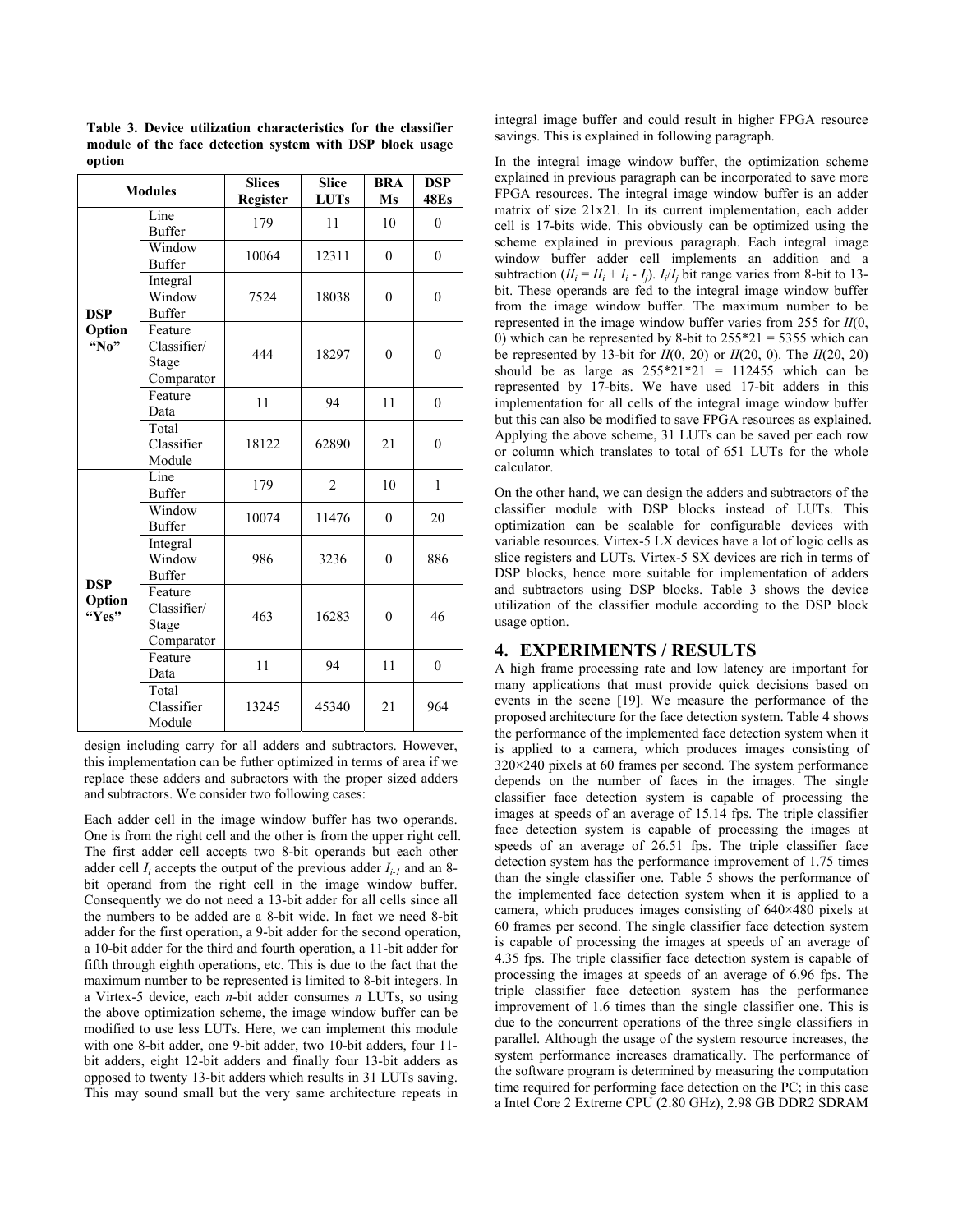(800 MHz), Microsoft Windows XP Professional, and Microsoft Visual Studio. All of the software programs are developed using Microsoft Visual C++. The algorithm and parameters used in software face detection are exactly the same with one of hardware face detection. When the face detection system, using the software program, is applied to the same conditions as the hardware face detection, it is capable of processing the images at speeds of an average of  $0.71$  fps with  $320 \times 240$  pixels and  $0.37$  fps with 640×480 pixels at 60 frames per second. The hardware face detection system has the performance improvement up to 37.33 times the software face detection system with the 320×240 pixel images and up to 18.81 times the software face detection system with the  $640\times480$  pixel images.

Figure 10 shows the experimental result of the proposed face detection system. The white squares present the detected face on the images. It shows that the face can be detected successfully.

# **5. CONCLUSION**

We present a hardware architecture for face detection based on the AdaBoost algorithm using Haar features. In our architecture, the scaling image technique is used instead of the scaling sub-window, and the integral image window is generated instead of the integral image contains whole image during one clock cycle. The Haar classifier is designed using a pipelined scheme, and the triple classifier which three single classifiers processed in parallel is adopted to accelerate the processing speed of the face detection system. Also we discussed the optimization of the proposed architecture which can be scalable for configurable devices with variable resources. Finally, the proposed architecture is implemented on a Virtex-5 FPGA and its performance is measured and compared with an equivalent software implementation. We show about 35 times increase of system performance over the equivalent software implementation. We plan to implement more classifiers to improve our design. When the proposed face detection system is used in a system which requires face detection, only a small percentage of the system resources are allocated for face detection. The remainder of the resources can be assigned to preprocessing stage or to high level tasks such as recognition and reasoning. We have demonstrated that this face detection, combined with other technologies, can produce effective and powerful applications.

## **6. REFERENCES**

- [1] Z. Guo, H. Liu, Q. Wang, and J. Yang, "A Fast Algorithm of Face Detection for Driver Monitoring," In Proceedings of the Sixth International Conference on Intelligent Systems Design and Applications, vol.2, pp.267 - 271, 2006.
- [2] M. Yang, N. Ahuja, "Face Detection and Gesture Recognition for Human-Computer Interaction," The International Series in Video Computing , vol.1, Springer, 2001.
- [3] Z. Zhang, G. Potamianos, M. Liu, T. Huang, "Robust Multi-View Multi-Camera Face Detection inside Smart Rooms Using Spatio-Temporal Dynamic Programming," International Conference on Automatic Face and Gesture Recognition, pp.407-412, 2006.
- [4] W. Yun; D. Kim; H. Yoon, "Fast Group Verification System for Intelligent Robot Service," IEEE Transactions on Consumer Electronics, vol.53, no.4, pp.1731-1735, Nov. 2007.

|  | Table 4. Performance of proposed face detection system with |  |  |  |
|--|-------------------------------------------------------------|--|--|--|
|  | $320\times240$ resolution images                            |  |  |  |

|               | <b>Software</b><br><b>Classifier</b> | <b>Hardware</b>          |                          |  |  |
|---------------|--------------------------------------|--------------------------|--------------------------|--|--|
| # of<br>Faces |                                      | <b>Single Classifier</b> | <b>Triple Classifier</b> |  |  |
| 1             | 1,256 ms                             | 57.131 ms                | 34.712 ms                |  |  |
|               | $(0.79$ fps)                         | $(17.50$ fps)            | $(28.80$ fps)            |  |  |
| 6             | 1,402 ms                             | 64.981 ms                | 37.378 ms                |  |  |
|               | $(0.71$ fps)                         | $(15.39$ fps)            | $(26.75$ fps)            |  |  |
| 11            | 1,538 ms                             | 79.628 ms                | 41.711 ms                |  |  |
|               | $(0.65$ fps)                         | $(12.55$ fps)            | $(23.97$ fps)            |  |  |

**Table 5. Performance of proposed face detection system with 640×480 resolution images** 

|               | Software<br><b>Classifier</b> | Hardware                           |                          |  |  |
|---------------|-------------------------------|------------------------------------|--------------------------|--|--|
| # of<br>Faces |                               | <b>Single</b><br><b>Classifier</b> | <b>Triple Classifier</b> |  |  |
| 1             | 2,165 ms                      | 189.199 ms                         | 133.143 ms               |  |  |
|               | $(0.46$ fps)                  | $(5.28$ fps)                       | $(7.51$ fps)             |  |  |
| 6             | 2,919 ms                      | 254.254 ms                         | 146.745 ms               |  |  |
|               | $(0.34$ fps)                  | $(3.93$ fps)                       | $(6.81$ fps)             |  |  |
| 11            | $3,129$ ms                    | 260.169 ms                         | 152.664 ms               |  |  |
|               | $(0.31$ fps)                  | $(3.84 \text{fps})$                | $(6.55$ fps)             |  |  |



**Figure 10. Experimental result of face detection system.**

- [5] V. Ayala-Ramirez, R. E. Sanchez-Yanez and F. J. Montecillo-Puente "On the Application of Robotic Vision Methods to Biomedical Image Analysis," IFMBE Proceedings of Latin American Congress on Biomedical Engineering, pp.1160-1162, 2007.
- [6] P. Viola and M. Jones, "Robust real-time object detection," International Journal of Computer Vision, 57(2), 137-154, 2004.
- [7] Y. Freund and R. E. Schapire, "A Decision-Theoretic Generaliztion of On-Line Learning and an Application to Boosting," Journal of Computer and System Sciences, no. 55, pp. 119-139, 1997.